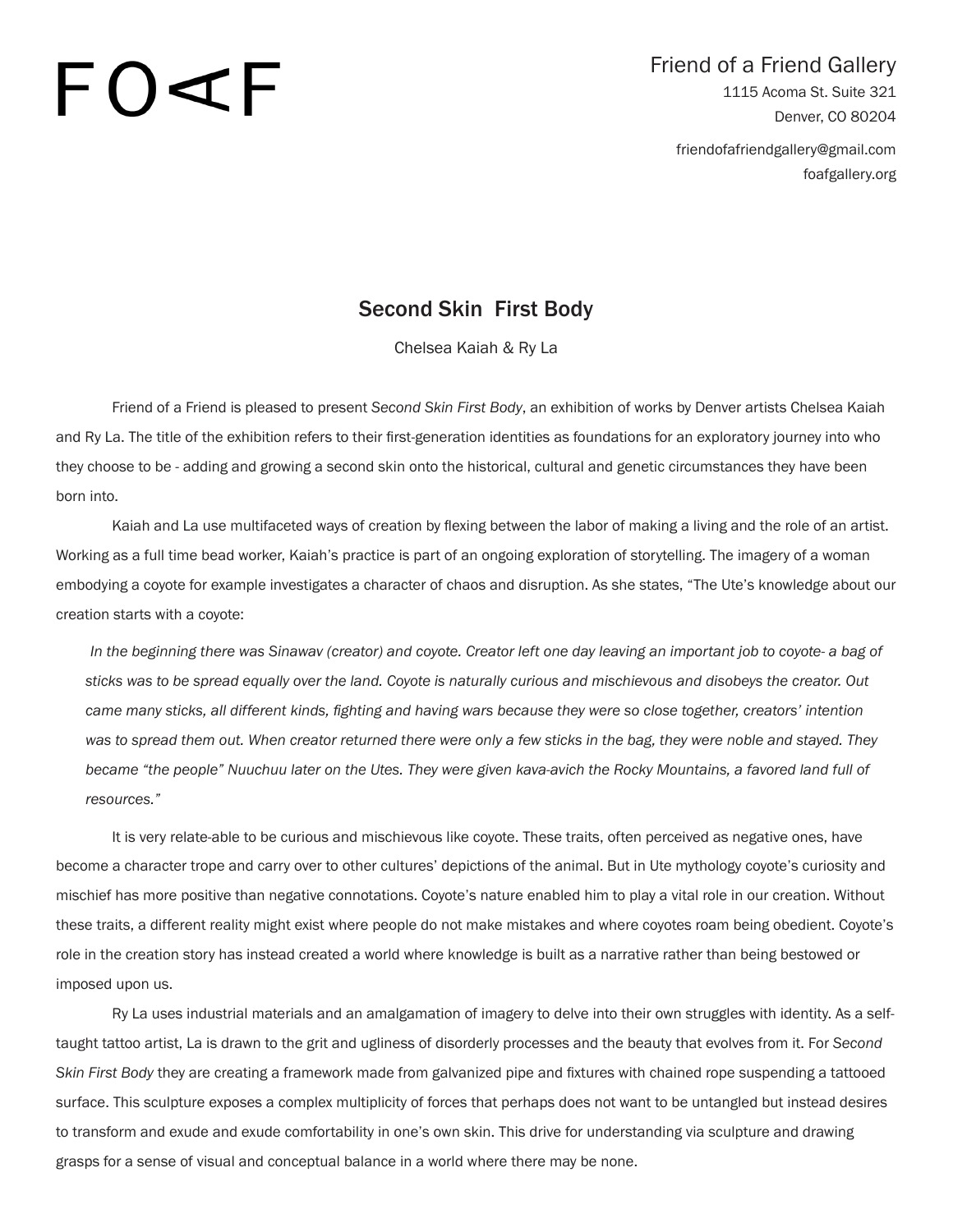#### About the artists:

Born on the Uncompahgre Ute reservation spanning the border of Utah and Colorado, Chelsea Kaiah (b. 1995) is paternally Ute and Apache, and Irish on her mothers side. Her father taught her to hunt, camp, and value nature while her aunts and cousins taught her the craft of being a Native woman. These are lessons they also taught her Irish mother to uphold. This foundation created a multi-skilled creator as Chelsea moved off the reservation for better education. She later attended Watkins college of Art and Design in Nashville, Tennessee and received her Bachelors in Fine Art becoming the first on both sides of her family to be a college graduate. Relocating back to Ute ancestral lands she moved to Denver, Colorado in 2020, a journey that has led her to share her individual experience of being part of the historically excluded. Chelsea uses themes of sovereignty, healing, and power to remind her community and others that, "There is no rising without falling." Despite the knowledge that has been lost through acts of colonization, genocide, and assimilation, the Native people and culture today thrive in creativity and reclamation. As a mixed-Native, Chelsea believes in the importance of healing those traumas for the next generation. Chelsea works as a full time beadworker, activist, and artist.

Ry La was born in Wheat Ridge, Colorado and currently works out of their private studio in Denver. They developed a strong interest in the arts from an early age and sought classes that would later help strengthen their skills and deepen their love for art. In 2017, Ry studied visual arts at Metropolitan State University for two semesters before dropping out and pursuing self guided education. Having experimented with a multitude of mediums throughout the subsequent years such as photography, graphic design, music, and clothing, they landed on tattooing which has become the main focus of their time and energy. Their current work explores the intersection of tattooing and the fine arts with an everlasting effort to conjoin the two.

Friend of a Friend is a new, provisional and hopefully itinerant project space located in the recently renovated Evans School Building. Co-Directed by artist Derrick Velasquez and art historian Lauren Hartog, FOAF hopes to act as a bottle rocket that ascends quickly into the atmosphere, exploding and coming to an end in a shower of beautiful yet temporary sparks.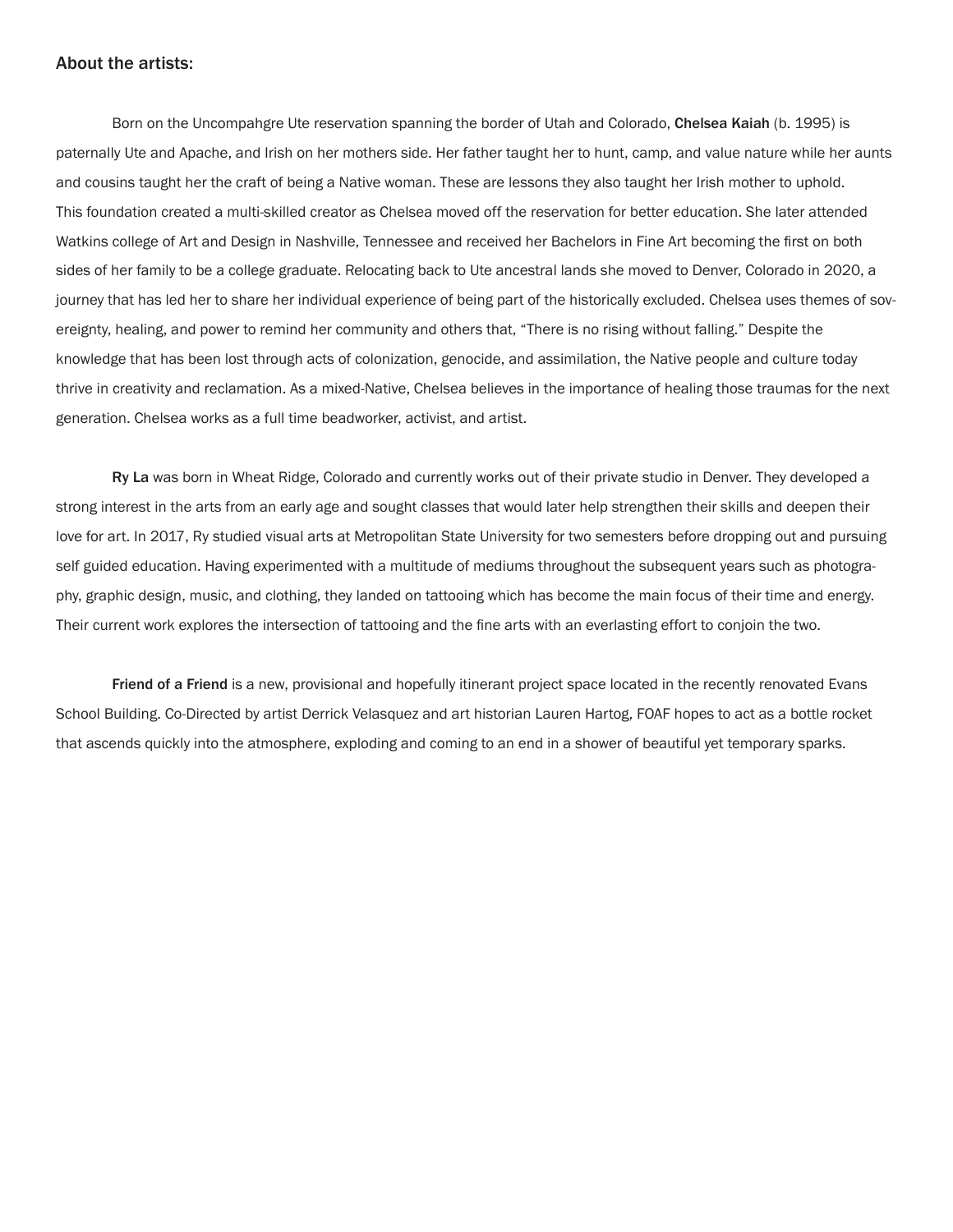#### Works on View:

Ryan La *Flux 01* 2021 Graphite, newsprint, thread, incense, rubber sealant, wood, canvas, metal \$600

Ryan La *Flux 02* 2021 Thermal paper, thermal ink, masking tape, thread, incense, rubber sealant, wood, metal \$600

Ryan La *Flux 03* 2021 Steel, iron, metal, rope, rubber sealant, silicone, tattoo ink \$2000

 A piece on ever changing perceptions of identity formed by pattern and habit; a desire to adopt and explore fluidity within the parameters of our one body.

Chelsea Kaiah *Anti-hero Bag* 2021 Quill work (porcupine quills), modern and vintage beads, deer hide, Blue Bird Flour bag (inside lining), sinew, and rope \$1,800.00

 This bag juxtaposes traditional Ute bead work of a gridded diamond, to a contemporary style of bead work using organic figures. It also contrasts in using beads, after colonization, with more ancestral materials and craft of quill work and hide-making. Its made with over 1,000 porcupine quills, each peak of the zig-zag pattern equals one quill flattened and hand trimmed. It is also made with sinew (bison) processed and made by Chelsea. Although it is a small piece, it is made and packed full of ancestral knowledge handed down within Chelsea's family.

Chelsea Kaiah *Cattail Bag* 2021 Matte bugle beads, matte and gloss modern seed beads, 1930 multi-faceted beads, 24k gold beads, porcupine quills, vegan leather, and rope. \$1200.00

Chelsea Kaiah **Distance** 2021 10x10 gouache painting on wood panel \$200.00

Chelsea Kaiah Polka Dot Head 2021 Matte and gloss Czech beads, leather backing, pinback \$200.00